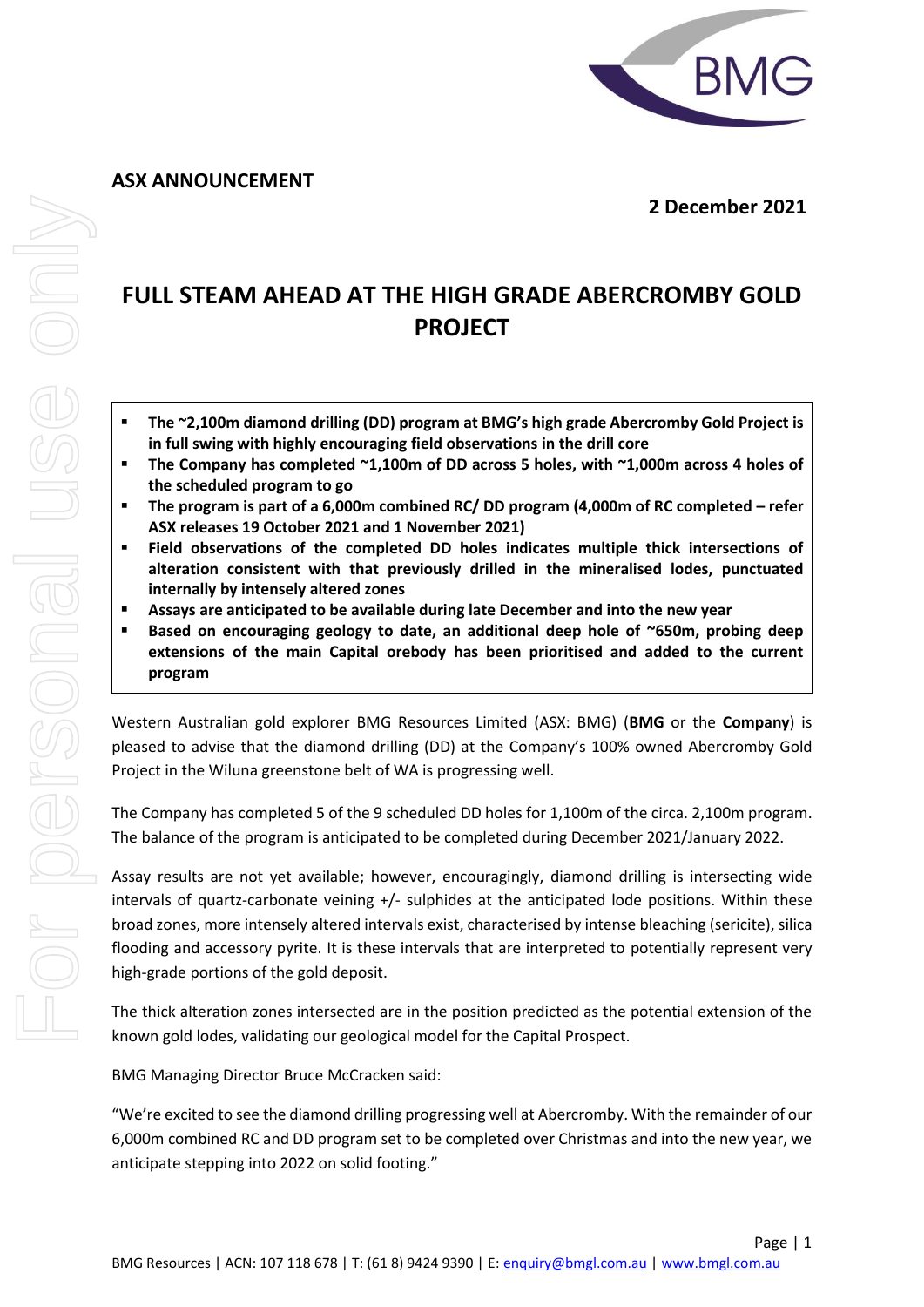



*Figure 1 – 21ABDD003 (242.5-243m) showing silica flooding, carbonate altered interval with accessory pyrite, indicative of gold mineralisation.*



*Figure 2 – 21ABDD001 (156.7-157.2m) close up of silica-carbonate alteration with associated 0.5-1% disseminated arsenopyrite-pyrite-chalcopyrite sulphide assemblage.*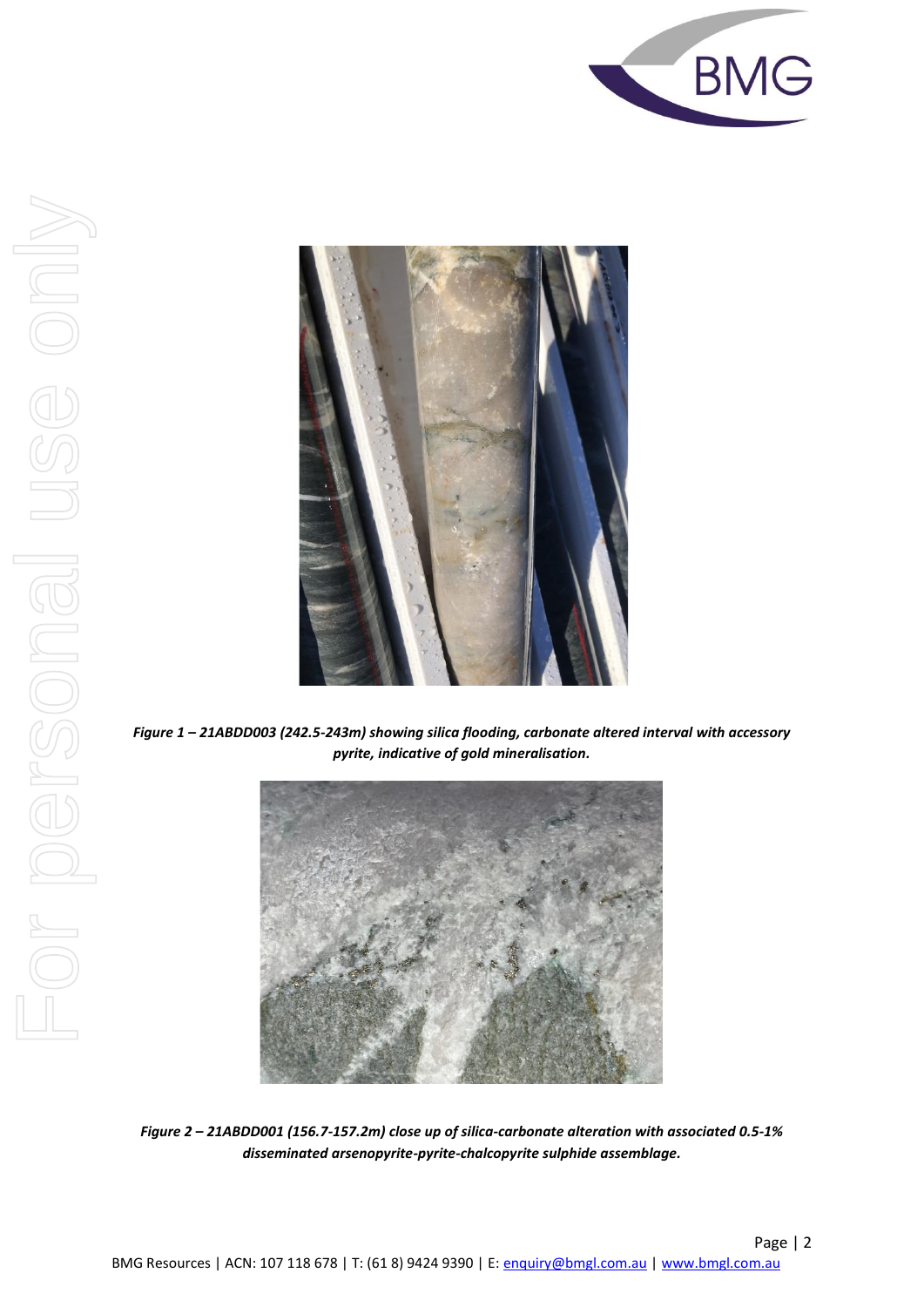

The diamond drilling program underway comprises ~2,100m across nine holes, with an additional 650m hole to be added to the program. The 5 DD holes drilled to date represent the completion of RC holes that were terminated early due to water ingress. The next 4 DD holes represent new drill holes designed to test the down dip and deeper continuity of the known mineralisation up to 500m below surface.



*Figure 3 – Plan view of drilling program at Capital Project with interpreted lode positions.*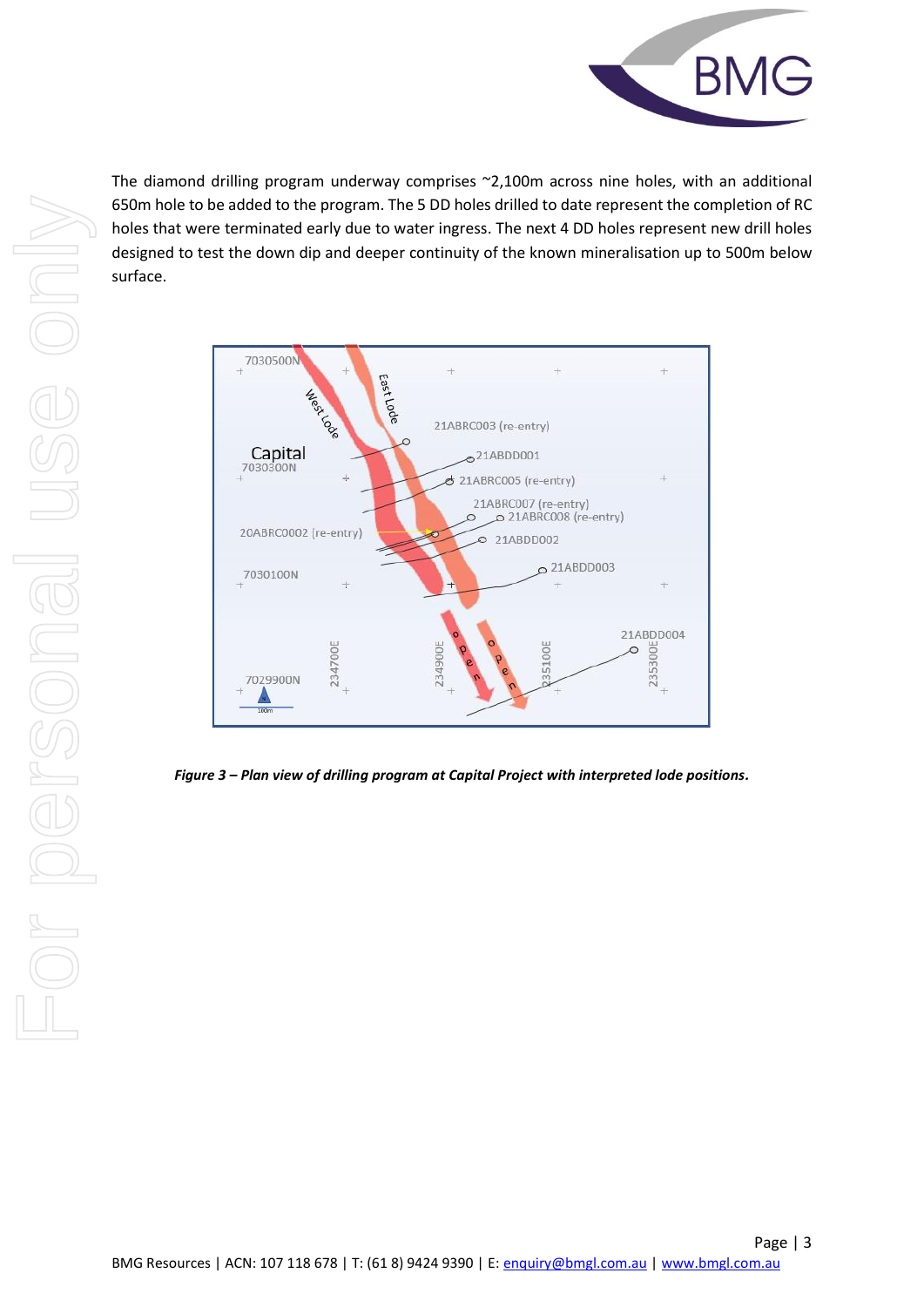



*Figure 4 – Composite cross section for the Capital Project (+/- 300m and looking NW) showing interpreted lode positions with proposed diamond drilling (drilling still to be completed shown bold).*

In addition to the drilling, the Company has now completed a sub-audio magnetic (SAM) survey of the southern portion of the tenure at Abercromby, with processed results expected to be available shortly. This geophysical survey is designed to provide high-resolution mapping of the structures in the southern part of the tenement area, which are the controls on gold mineralisation. This information will enhance the structural model for Abercromby and assist in planning follow-up drilling. Given the northern survey's success in identifying the known gold-bearing structures and also mapping the continuity of these structures, it is anticipated this will also be case in the southern survey.

This announcement has been authorised for release by Bruce McCracken, Managing Director of BMG Resources Limited.

**\*\*\*ENDS\*\*\***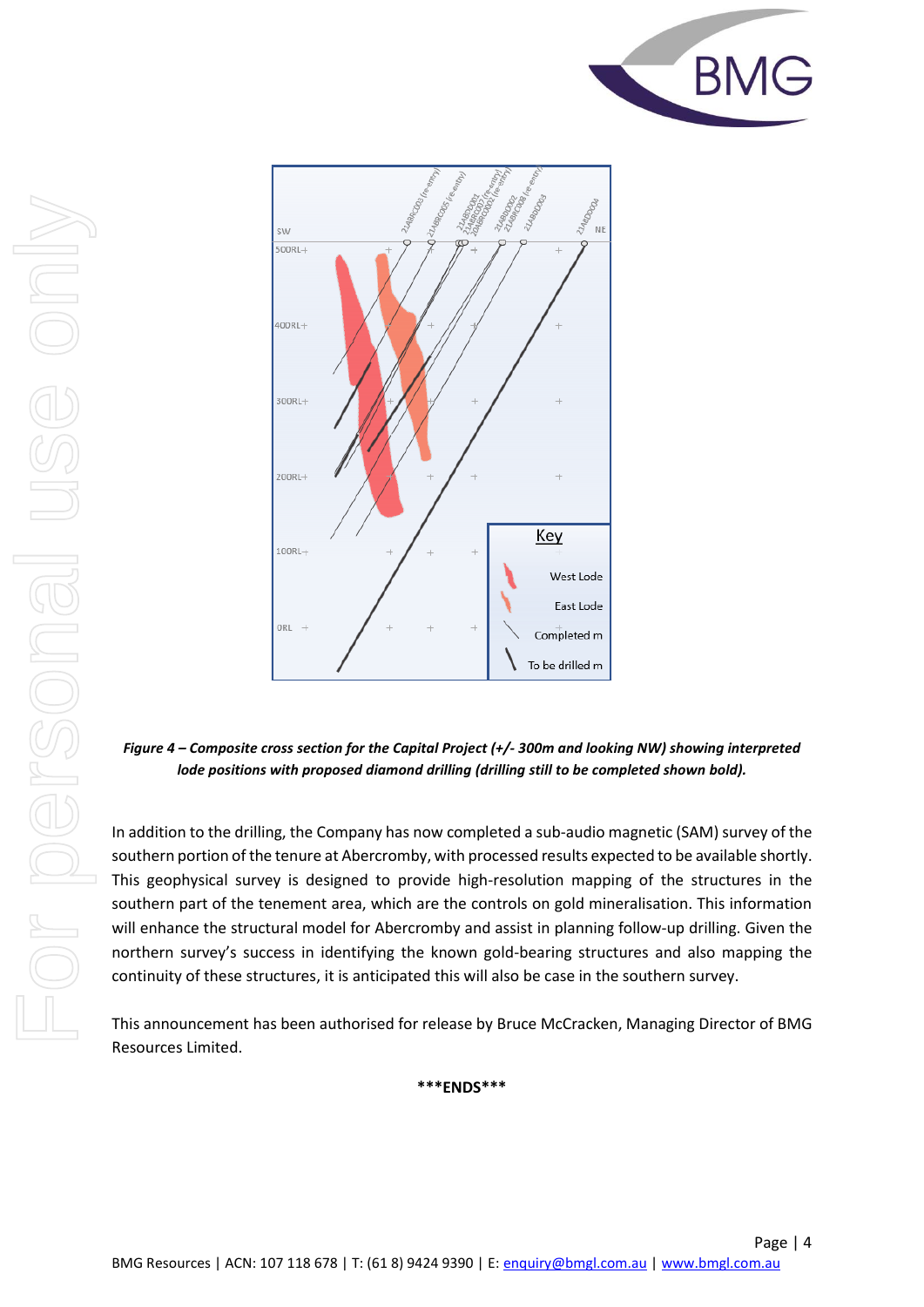

## **For further information, shareholders and media please contact:**

**Bruce McCracken, Managing Director** BMG Resources Limited Phone: +61 8 9424 9390 Email: [enquiry@bmgl.com.au](mailto:enquiry@bmgl.com.au)

#### **Fraser Beattie**

Media and investor relations Cannings Purple Phone: **+**61 421 505 557